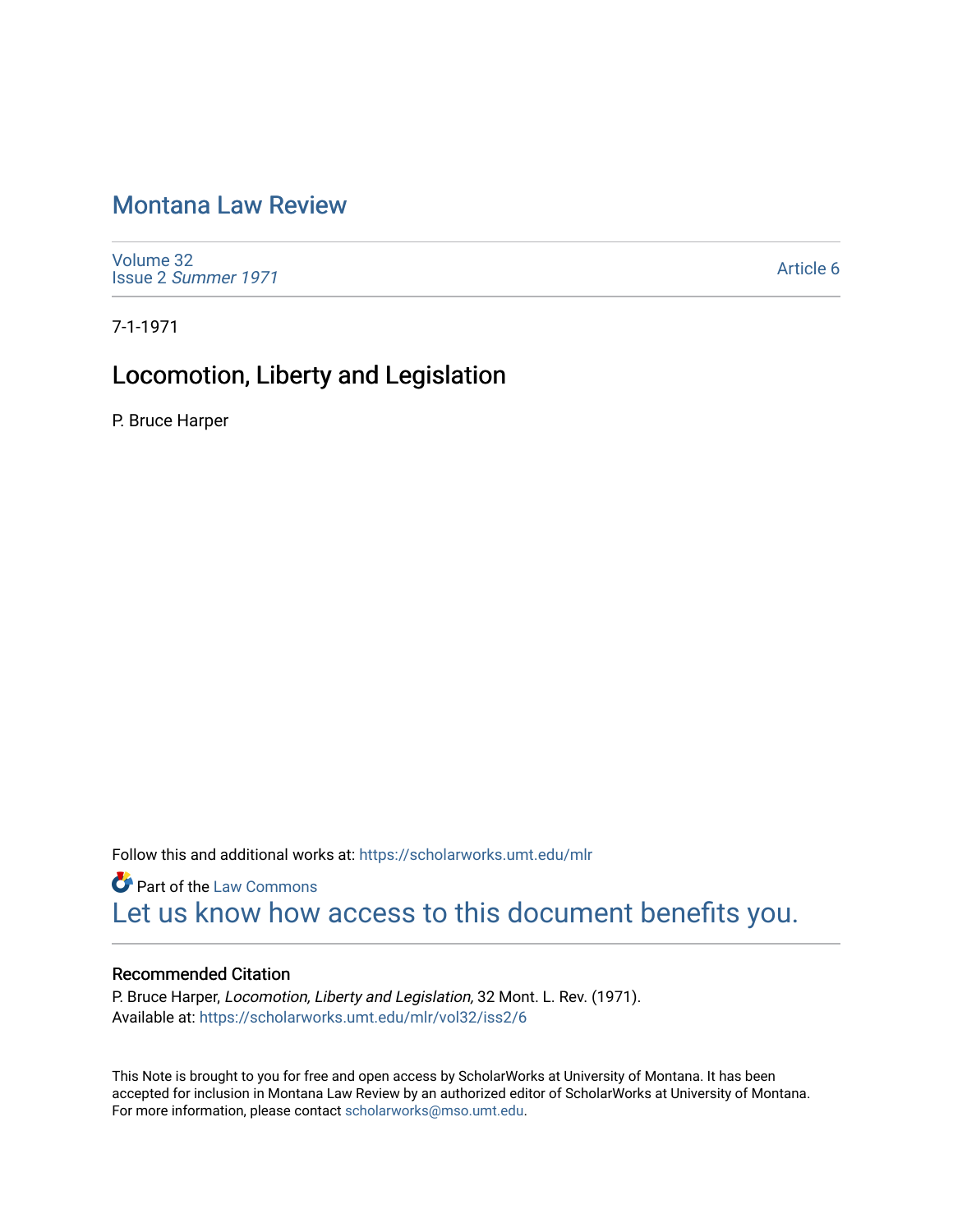## **LOCOMOTION, LIBERTY AND LEGISLATION**

## *SCOPE*

The infirmities of the Montana vagrancy statute<sup>1</sup> are so clear that anyone advocating its enforcement should be embarrassed. Yet, this is the position the Montana Chamber of Commerce has taken. It is possible that the Chamber, which is now advocating its application to protect "invaded communities and property owners''2 from hippies, has provided the impetus for its revision. It is apropos that the Chamber's inference was that prosecution for vagrancy could be employed as a scare device against undesirables. "Most of the hippies do not want to get involved with the law for various reasons. . . . If they move on, the case could be dropped.'<sup>3</sup> It is this selective application against minority, under-privileged and socially undesirable groups of people that has caused this type of statute to be declared invalid.

The Montana vagrancy statute has never been reviewed on appeal. Therefore, a review of some California decisions is presented for purposes of discussion and background information. The Montana statute and several city ordinances can be analyzed in light of these decisions and a number of recent federal court decisions. Legislation in line with the public property and personal liberty dictates of the United States courts will be suggested.

## *HISTORIC GLIMPSE*

The concept of vagrancy is not new. The first recorded English vagrancy law was the Statute of Labourers.<sup>4</sup> No doubt it was considerably easier to require adherence to such a statute when society was agrarian, twenty miles was a day's travel, and governing was by the caste system. In those days a person's class or status dictated the privileges he could enjoy. According to the statute,<sup>5</sup> if one belonged to the working class and refused to work, he could be sent to jail until such time as he found someone to work for him or returned to work himself. The crime was one of condition or status  $-$  being of the working class and being idle. The needs of the King in 1349 and the liberty enjoyed by his subjects were considerably different from the needs and liberty of a Democratic society under the Constitution of the United States in 1971.

*'Hippies-Hello &. Goodbye,* **THE MONTANA CITIZEN** 10 (April, 1971) [Published Monthly by the Montana Chamber of Commerce].

*sid.*

**'23** Edw. III (1349) (repealed Statute Law Revision 1863). *sId.*

Published by ScholarWorks at University of Montana, 1971

1

<sup>&#</sup>x27;Revised Codes of Montana, § 94-35-248 (1947) [hereinafter cited as R.C.M. 1947] R.C.M. 1947, § 11-936. This section gives the cities and town councils power to define, restrain and punish vagrants. In response to this authorization, ordinances almost identical to the state statute have been enacted.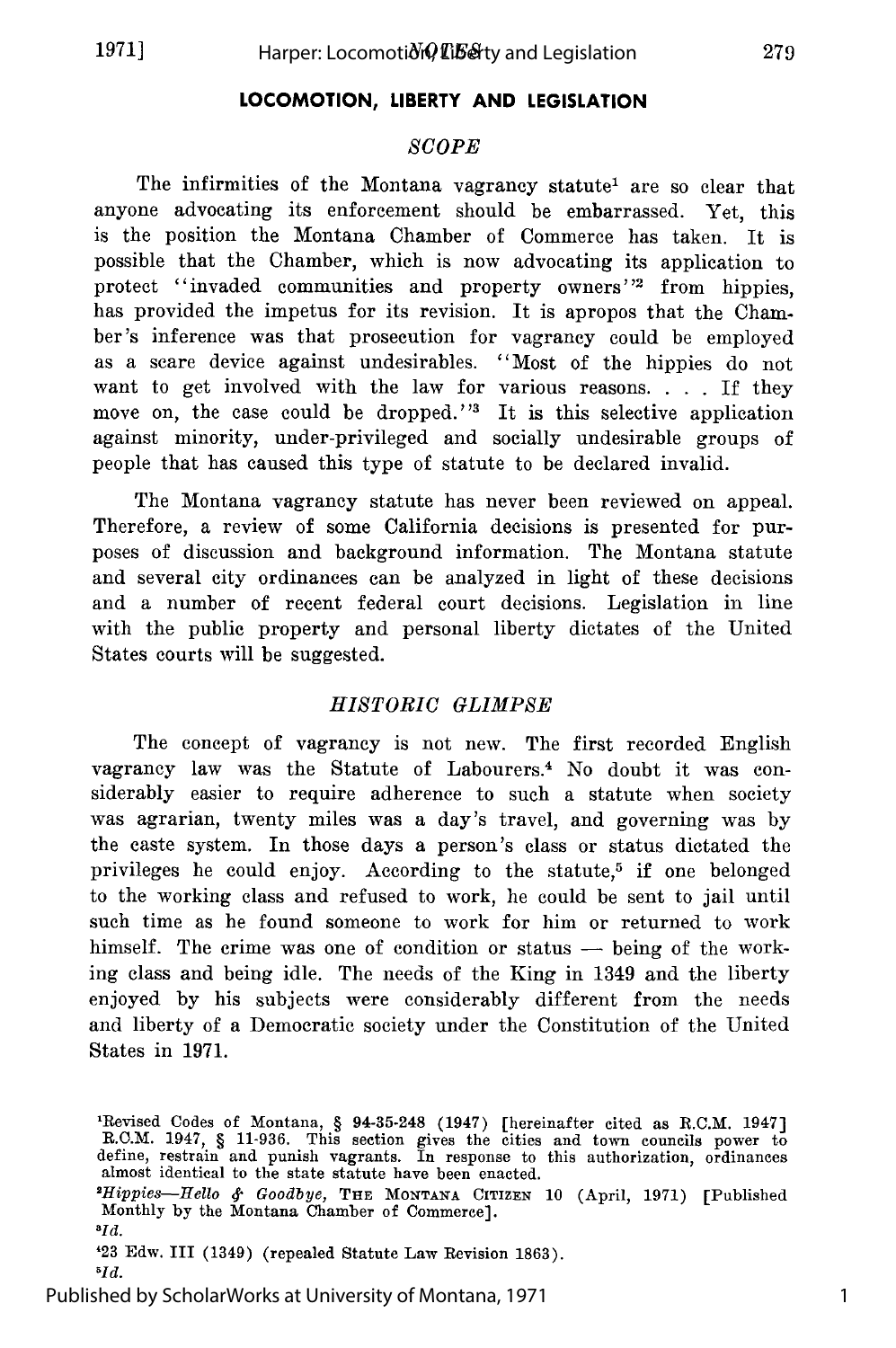However, changes were made in interpretation of the statute as the English society became more mobile, and different reasons for application became apparent.6 People that desired not to work but yet remained in their own county were no longer prosecuted for being idle.' Those that did travel from place to place were deemed vagabonds<sup>8</sup> or tramps.<sup>9</sup> These individuals were often undesirable because they tended to be professional beggars, swindlers or gamblers.<sup>10</sup> The public associated them with the criminal element. It is in this context that the vagrancy concept was brought to the United States.

## *THE VAGRANCY STATUTE UPHELD*

In the early 1900's (long before the Warren court clarified the meaning of due process and fundamental liberty) advocates argued that vagrancy and loitering statutes were vague. One of these cases, *Ex parte McCue*,<sup>11</sup> involved a statute<sup>12</sup> which provided: "Every idle or lewd or dissolute person, or associate of known thieves . . . is a vagrant." The California court rejected the due process argument and held<sup>13</sup> that any practice that tends to weaken or corrupt the morals of those engaged in it is a proper subject to be governed by the police power of the state. Although the court recognized that a constitutional right to due process existed, it declared that such right could not render ineffective laws which are generally admitted to be essential to the safety and well-being of society.<sup>14</sup> The court stated:

One charged, as was petitioner, with being an idle, lewd, and dis-solute person, is sufficiently advised of the character of the offense. To say that the Legislature must specify the many evils and corrupt practices which might constitute one a lewd or dissolute person would often render the enforcement of a police regulation in connection therewith impossible, and this without considering the indelicacy and impropriety of expression which would often be necessary.<sup>15</sup>

However, the court in the *McCue* case left the door ajar for later attacks. The court in dicta added that the Legislature could not competently denounce mere idleness as a crime without some qualification.<sup>16</sup> Lewd and dissolute, however, were thought to be sufficiently clear.<sup>17</sup>

**6 PERKINS, PERKINS ON CRIMINAL** LAW **at** 428 (2nd ed. 1969). *7Id.* <sup>8</sup>WEBSTER'S THIRD NEW WORLD DICTIONARY (2528) defines a vagabond as "one who wanders from place to place with no fixed dwelling or if he has one not abiding in it and who is without visible means of support." **PERKINS,** *supra* note **6.** *lOld. UEx parte* McCue, 17 Cal. **App.** 765, 96 P. 110 (1908). 12Cal. Pen. Code § 647 (1872) (as amended 1903) (repealed stats. 1961, c. **560** p. 1672 *§* 1). *" 3Ex parte* McCue, *supra* note 11 at 111. *"Id. 1 5 Id. 'OId.* 17In *State v. Harlowe,* 174 Wash. 227, 24 P.2d 601 (1933), the court was faced with a https://scholarworks.umt.edu/mlr/vol32/iss2/6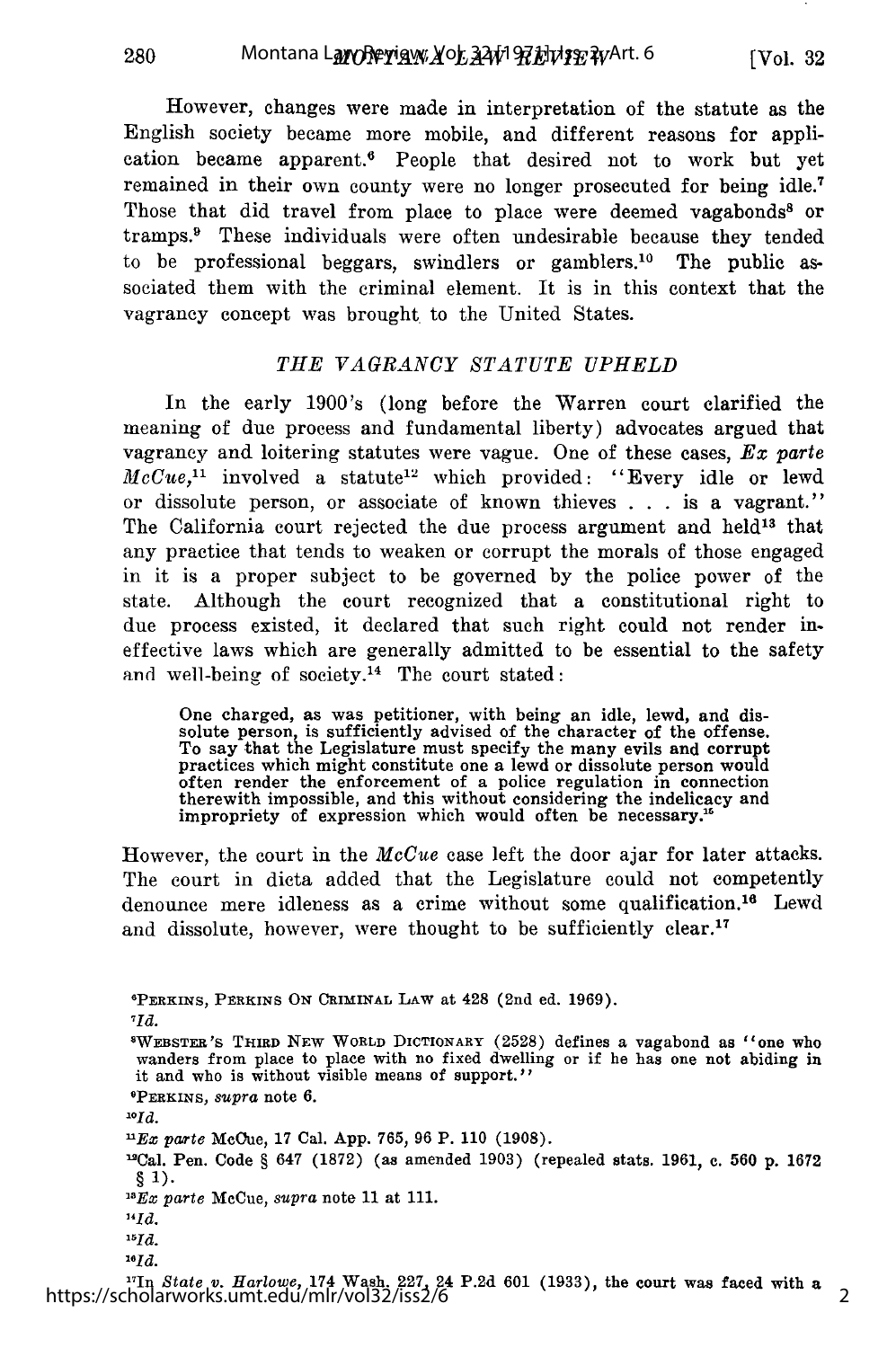Because the void for vagueness argument failed to obtain relief, a different attack was tried in **1934.18** In *Cutler,* the petitioner made a three-pronged attack<sup>19</sup> on the statute<sup>20</sup> claiming that it was too broad, that is should be strictly construed in favor of a citizen's liberty, and that roaming, loafing and idling are not wrongful acts per se and the prohibition of such acts seriously infringes on the individual's right of liberty. The California court denied the petition, stating that the purpose of the statute was "to curb the wandering propensities of individuals who might offer a menace to the peace and well-being of society in any locality whereto they might repair."<sup>21</sup> The court further stated that the well-disposed and orderly citizen needed protection from the depredations of the idle and vicious.<sup>22</sup> The court held that pointless and useless wandering from place to place within the state without any excuse was the very kind of conduct that the statute was aimed at controlling. *McCue* was distinguished with the simple statement<sup>23</sup> that roaming was not the same thing as idling and the "additional qualification" required by *McCue* was met by the language "without any lawful purpose."<sup>24</sup> It would seem that the crack in the door purposefully left by *McCue* was now closed; at least it was closed in California and several other states.<sup>25</sup>

#### THE CRACK REOPENS

In 1931 the Federal court of the Ninth Circuit, in *Territory of Hawaii v. Anduha*<sup>26</sup> reviewed the vagrancy statute<sup>27</sup> of the Territory of Hawaii. The court cited *McCue* in support of its position and declared the statute to be unconstitutional because it was too broad.

In any view we take of it, the act trenches upon the inalienable rights of the citizen to do what he will and when he will, so long as his course of conduct is not inimical to himself or to the general public of which he is a part.<sup>28</sup>

*AId.*

similar statute and quoted almost the entire opinion in *McCue*. In its own language<br>the court went to to say that it deemed vagrancy parasitic and if tolerated "would sap the very life upon which it feeds." The court held that although the terms "lewd, disorderly and dissolute" had no statutory definition, they are of common and general use and easily understood by those of average intelligence.

**<sup>&</sup>quot;Ex** *parte* Cutler, **1** Cal. App.2d 273, 36 **P.2d** 441 (1934).

*<sup>&#</sup>x27;OId.* at 442.

<sup>&</sup>quot;Cal. Pen. Code **§** 647(3) (1872) (as amended 1931) (repealed stats. 1961, **c.** 560 p. 1672 § **1).**

nEx *parte* Cutler, *supra* note **18** at 444.

*<sup>21</sup>Id.*

*<sup>=</sup>Id.*

*<sup>&</sup>quot;Id.* at 445. City of Portland v. Goodwin, 210 P.2d 577, 187 Ore. 409 (1949); Beail v. District of Columbia, 82 A.2d 756 (D.C. 1951); Fenster v. Criminal Court of City of New York, 259 N.Y.S.2d 67, 46 Mise.2d 179 (1965).

<sup>&</sup>quot;Territory of Hawaii v. Anduha, 48 F.2d **171** (9th Cir. 1931).

<sup>7&#</sup>x27;Session Laws Hawaii 1929, Act 256 § 1. The statute provided that any person who shall habitually loaf, loiter, and/or idle upon any public street or highway or in any public place shall be guilty of a misdemeanor. 'Anduha, *supra* note 26 at **173.**

Published by ScholarWorks at University of Montana, 1971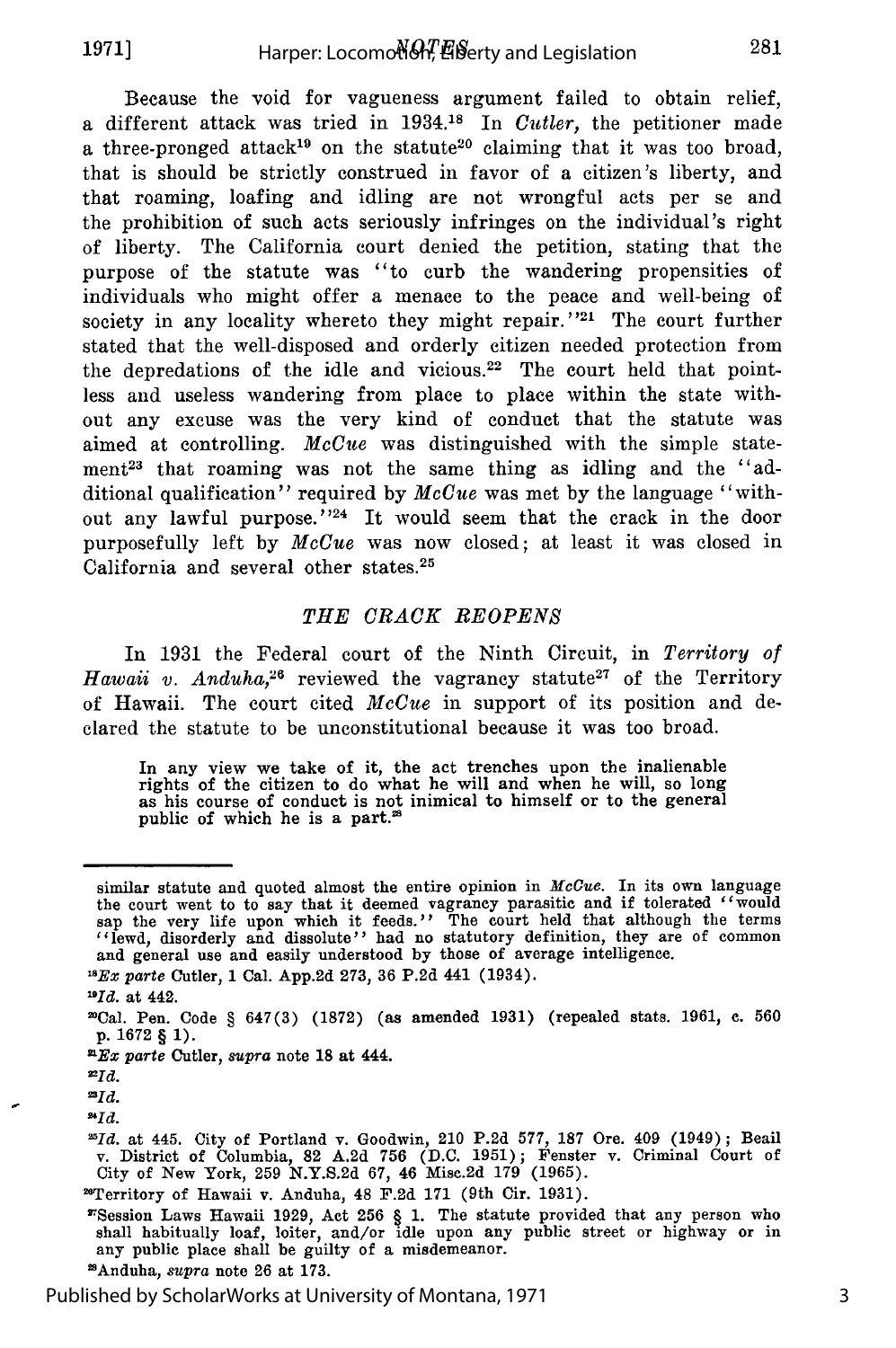The case has also been cited in support of the void for vagueness doctrine based upon the following language: "These words idle, loiter, and loaf have no sinister meaning and imply no wrongdoing or misconduct on the part of those engaged in the prohibited practices."<sup>29</sup>

Probably the greatest significance of *Anduha* is its language that discusses and defines<sup>30</sup> some of the personal rights of each citizen. Although declaring that the statute infringed on these liberties, the court did not indicate from which amendment these rights were derived. It simply stated that the rights existed before the Constitution and that they had been made a part of the fundamental law. It can be anticipated then that *Anduha* could be used as authority for three different arguments for declaring a vagrancy statute unconstitutional. It is authority for an attack on the basis of the void for vagueness doctrine.<sup>31</sup> It supports an attack based on overbreadth, and finally, it helps determine whether certain kinds of conduct will be protected as a fundamental liberty.32

*Anduha* first appeared in a 1938 California decision, *Phillips v. Municipal Court of Los Angeles*,<sup>33</sup> but only in the dissenting opinion. In issue was another subdivision of the vagrancy statute.<sup>34</sup> The court held that it was permissible to use the term loiter in the statute if the place to be protected was a public school and the people to be protected

 $\mathbf{P}Id.$ 

282

*"'Id.* at 172. "Personal liberty, which is guaranteed to every citizen under our constitution and laws, consists of the right of locomotion-to go where one pleases, and when, and to do that which may lead to one's business or pleasure, only so far restrained as the rights of others may make it necessary for the welfare of all other<br>citizens. One may travel along the public highways or in conducting themselves in a decent and orderly manner, disturbing no other, and interfering with the rights of no other citizens, there they will be protected under the law, not only in their persons, but in their safe conduct. The constitution and the laws are framed for the public good, and the protection of all citizens, from the highest to the lowest; and no one may be restrained of his liberty, unless he has transgressed some law. Any law which would place the keeping and safe conductof another in the hands of even a conservator of the peace, unless for some breach of the peace committed in his presence, or upon suspicion of felony would be mos oppressive and unjust, and destroy all the rights which our constitution guaranties. These are rights which existed long before our constitution, and we have taken just pride in their maintenance, making them a part of the fundamental law of the land." "1Ricks v. District of Columbia, 414 F.2d 1097 (1968). In this case, *Anduha* was cited as authority in striking down the District of Columbia vagrancy law. Some discussion in the case was directed to the chilling effect that a vague statute has on constitutional guaranties. "Since most people shy away from legal violations, personal liberty is unconstitutionally dampened when one can but doubt whether he is actually free to pursue particular conduct." Ricks, *supra* at 1101.

This writer is entirely in agreement with this statement. However, the majority of decisions have been based on the over-breadth doctrine. It may also be easier to depict the chilling effect when approached from the standpoint of overbreadth. For these reasons, the preponderance of cases cited will have turned on the basis of the statute or ordinance being unconstitutionally overbroad.

"Such fundamental rights were not protected against invasion by the States. It was as if these rights were a Federal common law right to protect the people from interference of the national government.

"Phillips v. Municipal Court of Los Angeles, 24 Cal. App.2d 453, 75 P.2d 548, 550 (1938).

'Cal. Pen. Code § 647 (1872) (as amended 1931) (repealed stats. 1961, **c.** 560 **p.** 1672 § 1). https://scholarworks.umt.edu/mlr/vol32/iss2/6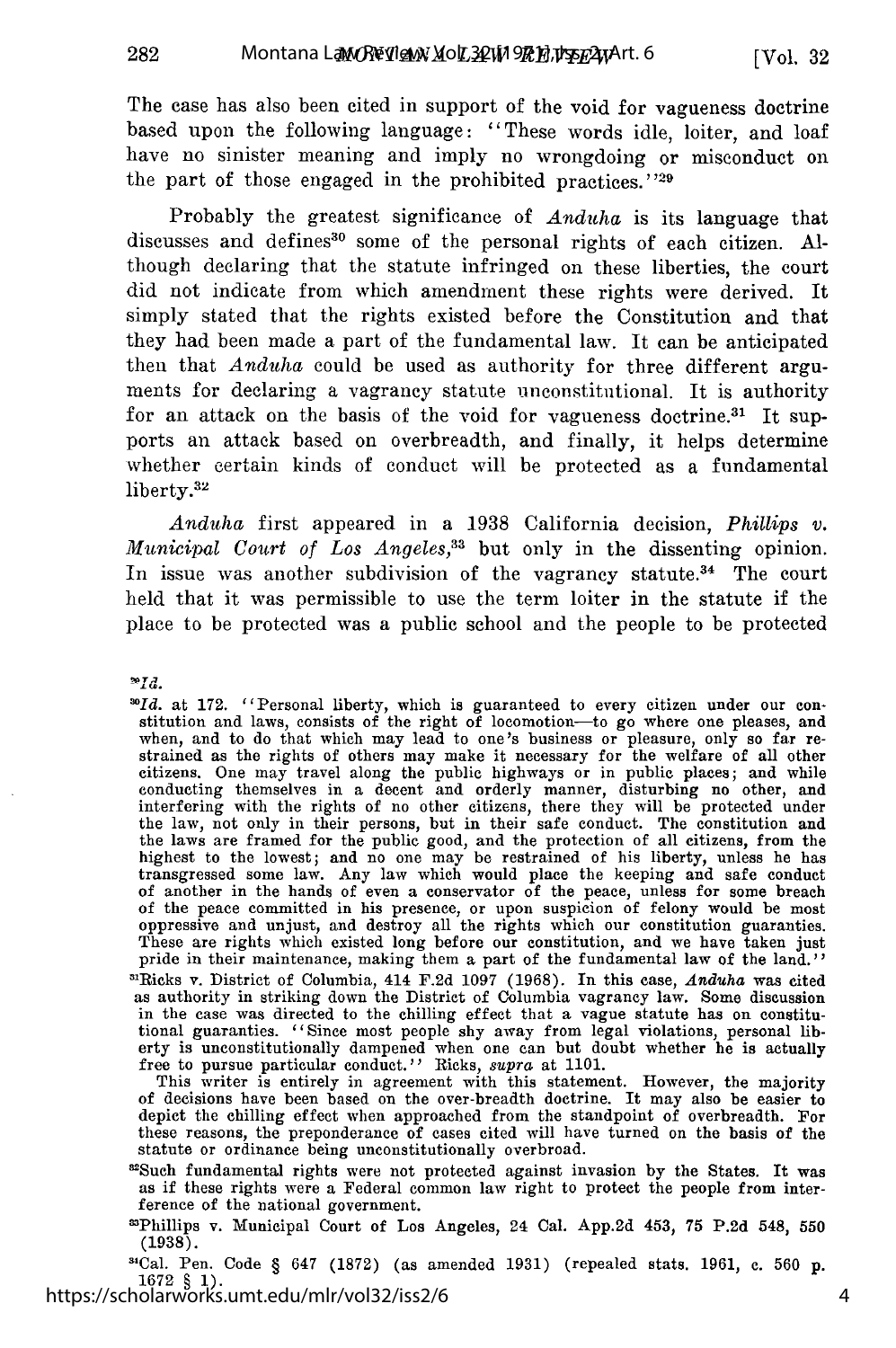**1971]**

were children. In dissent,<sup>35</sup> Justice McComb stated that innocuous conduct cannot be made a criminal offense.<sup>36</sup>

Finally, in 1942 in an habeas corpus proceeding<sup>37</sup> in which petitioner sought relief from prosecution under a local loitering ordinance<sup>38</sup> against labor pickets, *Anduha* was cited as authority by Justice Traynor in declaring the section unconstitutional. The court stated:<sup>39</sup>

The sweeping prohibition of section 2 would apply equally against peaceful pickets, shoppers engrossed in a window display, invalids in wheelchairs, acquaintances who stand engaged in conversation. The entire section is therefore invalid even though Yuba County might validly prohibit excessive and unneccessary obstructions of the streets and highways.

However, the petitioner failed to carry the burden of proof that he had not been convicted of the one valid provision of the ordinance prohibiting acts of violence and his petition was denied.

## *THE DILEMMA*

*Anduha* was not actually raised in issue in California again until  $1961^{40}$  when another section of the vagrancy statute<sup>41</sup> was challenged as being vague. The court, striving to find the statute a proper exercise of power, stated *:42*

Manifestly one who goes to a bus station or railroad station and waits for the purpose of buying a ticket, boarding the conveyance, meeting a relative or friend actually expected to arrive, or with

Published by ScholarWorks at University of Montana, 1971

<sup>&</sup>quot;Phillips, *supra* note 33 at 549-50.

*<sup>&</sup>quot;Phillips* was followed in *State v. Starr,* 57 Ariz. 270, 113 P.2d 356 (1941), which also involved loitering near a public school. The court there distinguished *Anduha* and stated that it applied to public streets, highways and public places. "Public school grounds and premises are not free to any and everyone like a public street<br>or highway or public park. Public school grounds and premises are dedicated to the<br>use of persons eligible to attend the schools, their offi Others entering are invitees or licensees or trespassers and subject to the rules of law applicable to their situation." Starr, *supra* at 358-59. The court ignored the fact that petitioners were not on the school grounds, but rather had been arrested for loitering within three hundred feets of the grounds, a statutory offense. The real issue therefore was not whether trespassing on the school grounds could be proscribed, but whether loitering within three hundred feet of a public school could be prohibited.

*<sup>&#</sup>x27;Ex parte* Bell, 19 C.2d 488, 122 P.2d 22 (1942).

<sup>&#</sup>x27;Yuba County, California, Ordinance § 2-It is unlawful for any person to loiter, stand or sit upon any public highway, alley, sidewalk or crosswalk so as to in any manner hinder or obstruct the free passage therein or thereon of persons or vehicles passing or attempting to pass along the same, or so as to in any manner annoy or molest persons passing along the same.

*<sup>&</sup>quot;Exp parte* Bell, *supra* note 37 at 28.

*<sup>&#</sup>x27;In re* Cregler, 14 Cal. Rptr. 289, 363 P.2d 305 (1961). The court held that prohibiting loitering in bus stations by a person who had been convicted of being a thief was not unconstitutionally vague and indefinite. This holding was reminiscent of *Phillips* where the place was a school and the people specifically protected were children. Although this writer does not agree with either holding, he does see a distinguishable difference between legislation that would protect children and legislation that would continue to penalize ex-convicts.

<sup>&</sup>quot;Cal. Pen. Code § 647(4) (West 1955) (repealed stats, 1961, c. 560 p. 1672 § 1). *" n re* Cregler, *supra* note 40 at 307.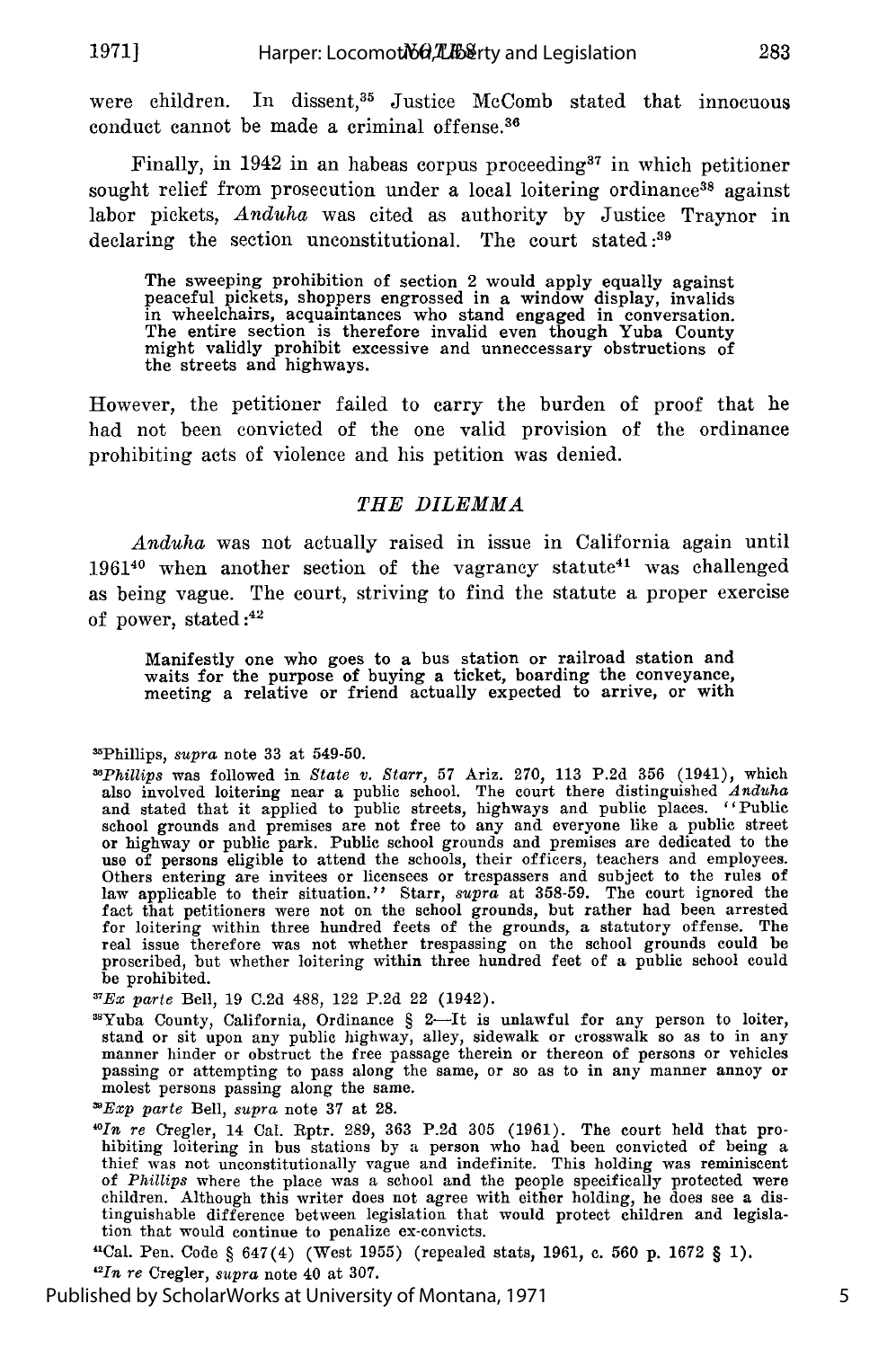[Vol. **32**

any other legitimate objective, is not loitering within the sense of the statute. Loitering as forbidden includes waiting, but mere waiting for any lawful purpose does not constitute loitering.

The court further stated that loitering has a sinister<sup>43</sup> or wrongful, as well as a reasonably definite, implication. The word, as used in the statute, "obviously connotes lingering in the designated place for the purpose of committing a crime as opportunity may be discovered."44 The court used *Phillips v. Municipal Court45* as authority. In light of the rule of *Phillips* and the presumption of validity that any statute is permitted, the court stated that the rules of *In re Bell*,<sup>46</sup> *In re McCue*<sup>47</sup> and *Territory of Hawaii v. Anduha46* will not be discussed.

Looking at the state of the law in California ten years ago, three things are reasonably clear. Certain public areas could be declared off limits, and citizens found within that vicinity could be declared vagrants. Citizens who had been convicted of, or who confessed to, being pickpockets or burglars and had no visible means of support could be declared vagrants and duly prosecuted. Finally, loitering was defined in California to mean lingering in a designated place apparently awaiting an opportunity to commit a crime. But the California position was typical of the position of most of the states. In retrospect, it appears that the situation had changed very little from the time the Statute of Labourers was enacted. Instead of unemployed members of the working class, suspicious persons or persons, simply in the wrong place at the wrong time, were subject to prosecution.

#### *THE PRIVILEGE*

In 1940 Mr. Justice Murphy stated<sup>49</sup> that some of the freedoms set forth in the First Amendment were among the fundamental liberties secured to all persons by the Fourteenth Amendment. In **196350** it became clear that such fundamental freedom included the right to petition for the redress of grievances. Although it was decided as long ago as 18195' that the Constitution was not to be narrowly construed, it was not until 1965 in *Griswold v. Connecticut52* that life and substance were given to the guarantees set forth in the Bill of Rights. Reading *Anduha* in light of *Griswold,* one of the liberties guaranteed to all persons in the United States is the right of locomotion. When *Anduha* was decided it, of course, limited only interference by the Federal govern-

*4Id.*

 $Hd.$ "Phillips v. Municipal Court, 24 Cal. **App.2d** 453, **75 P.2d 548 (1938).** *"In re* Bell, **19 C.2d 488,** 122 **P.2d** 22 (1942). *1TIn re* McCue, **17** Cal. **App. 765, 96 P. 110 (1908). <sup>4</sup> 'Anduha,** *supra* note **26.** "Thornhill v. Alabama, **310 U.S. 88, 95** (1940). **"°Edwards** v. South Carolina, **372 U.S. 229, 235 (1963).** "McCullock v. Maryland, **17 U.S. 316 (1819).** https://scholarworks.umt.edu/mlr/vol32/iss2/6

284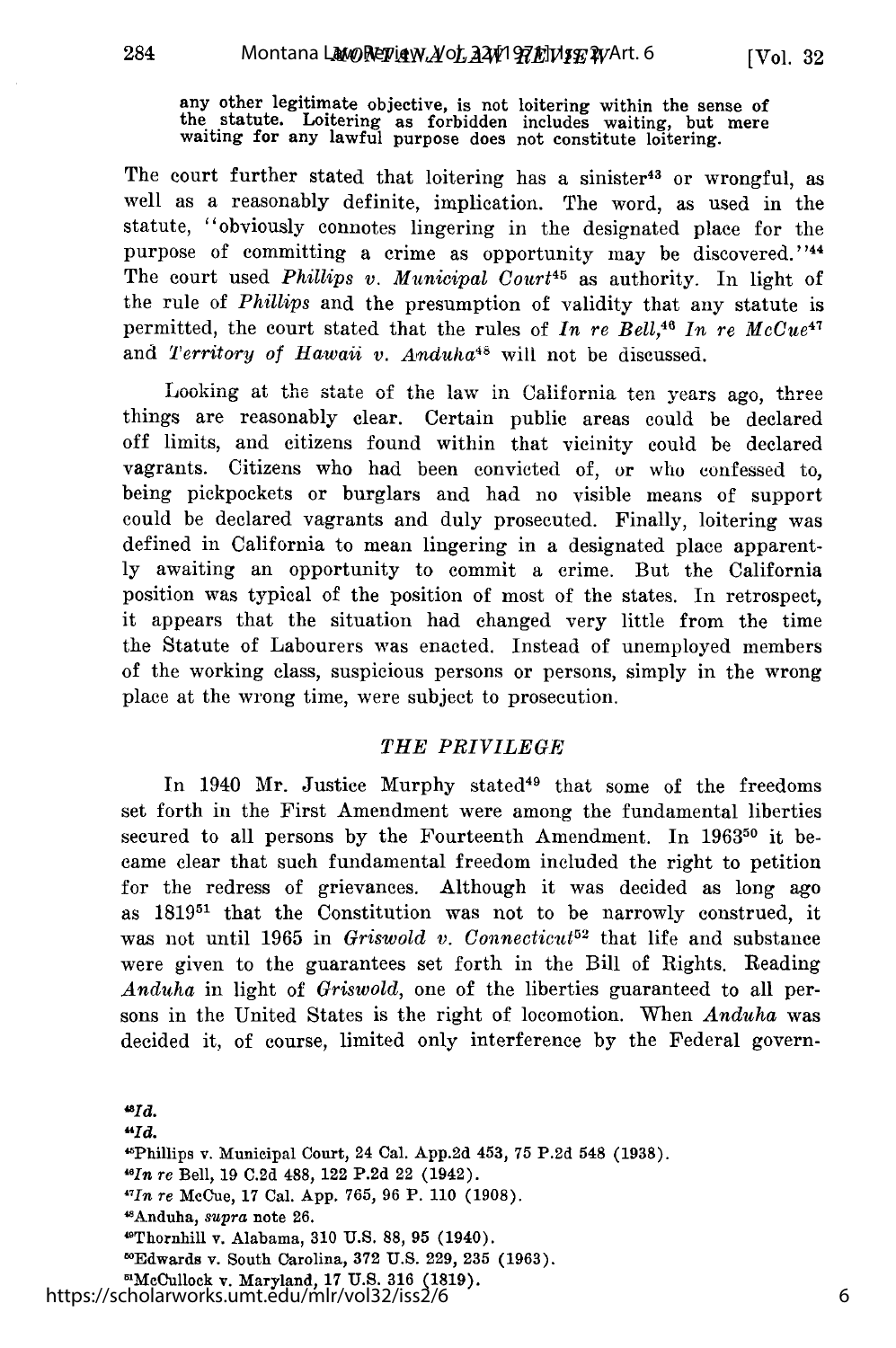**.1971]**

ment. *Griswold* causes *Anduha* to be read as a guarantee against interference by the States. It is not to be contended that such a freedom is absolute. The States and municipalities have the power to establish rules of order for the safety of, and to enhance the liberty of, all citizens;53 but individuals are free to go about the public streets and places of a city so long as their concerns are lawful. $54$ 

At the time of this writing, no loitering or vagrancy statute has been before the United States Supreme Court. It is unlikely that any statute drafted in the traditional language will ever reach that court.<sup>55</sup> There are a number of decisions from the lower Federal courts in recent years declaring these statutes unconstitutional. These are worthy of consideration for their application of constitutional principles.

## *THE PRIVILEGE APPLIED IN THE SIXTIES*

In 1967 the Kentucky vagrancy statute and the Louisville loitering ordinance were challenged as vague and overbroad.<sup>56</sup> These two laws<sup>57</sup> were drafted in terms of able-bodied persons failing to seek or accept work or loitering about public places and failing to give a satisfactory account of themselves. In striking down the loitering ordinance, the court cited *Anduha* as authority. "Failing to give a satisfactory account of oneself," 58 it was held, gives unlimited discretion to a police officer to determine what is satisfactory. In declaring the vagrancy statute to be unconstitutional, the United States District Court declared that the statute was strictly a catch-all statute failing in specifics. Allowing itself a candid observation, the court commented<sup>59</sup> that such a statute might have been loosely drawn intentionally to trap those felt to be undesirable. The court then firmly declared<sup>60</sup> that movement is essential to freedom, and property status, that is, a person's livelihood, is not to be a determining factor of the rights of citizenship.

 $^{60}Id.$ 

<sup>&</sup>quot;Griswold v. Connecticut, **381 U.S.** 479, 483 **(1965). ". . .** specific guarantees in the Bill of Rights have penumbras formed by emanations from those guarantees that help give them life and substance.''

<sup>53</sup>Cox v. New Hampshire, 312 U.S. 569, 574 (1941). 'Civil liberties, as guaranteed by the Constitution, imply the existence of an organized society maintaining public order without which liberty itself would be lost in the excesses of unrestrained abuses. The authority of a municipality to impose regulations . . . has never been regarded as inconsistent with civil liberties, but rather as one of the means of safeguarding the good order upon which they ultimately depend.

<sup>&</sup>quot;Shuttlesworth v. City of Birmingham, 382 U.S. **87** (1965).

<sup>&</sup>lt;sup>55</sup>United States v. Kilgen, 431 F.2d 627, 631 (5th Cir. 1970). "... we think it bordering on the fantastic to contend that everything listed in this relic of the English Statutes of Laborers can come within the power of the state to forbid, with criminal sanctions in this day."

<sup>&#</sup>x27;Baker v. Bindner, 274 F. Supp. 658 (D. Ky. 1967).

<sup>&#</sup>x27; 7 Baldwin's Kentucky Revised Statutes § 436.520 Vagrancy (1969); Louisville, Ky., Ordinance 525.01(a), Loitering and Related Offenses.

<sup>&#</sup>x27;Baker, *supra* note 56 at 664.

*<sup>0</sup>Id.* at 662.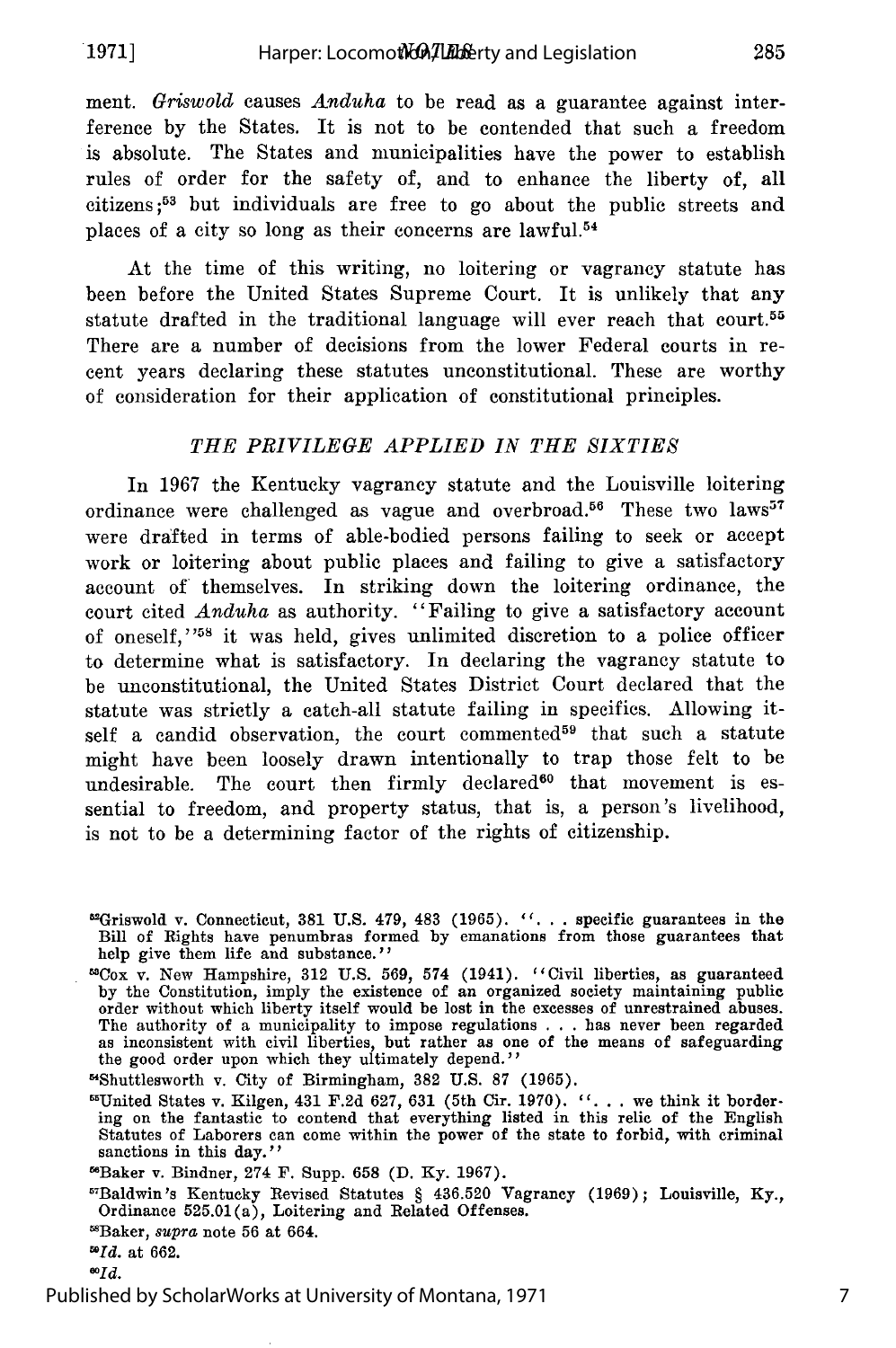On the basis of *Robinson v. State of California*,<sup>61</sup> criminal laws must be directed toward actions and not personal status. A person can not be arrested on the basis of suspicion or even probable cause to believe that he is a narcotics addict, homosexual, indigent or is dissolute.<sup>62</sup> In *Hughes v. Rizzo*<sup>63</sup> the court determined that the reason for the arrest of a number of young people was to rid a public park of undesirables, specifically "hippies". This kind of struggle between society, *i.e.,* "the establishment", and those groups of people thought to be undesirable is an historic one. Nonetheless, a state's police power cannot be used to "suppress one class of idlers in order to make a place more attractive to other idlers of a more desirable class. **"'64**

*Goldman v. Knecht,65* a case from the Federal District Court of Colorado, is of particular interest, since the vagrancy statute<sup>66</sup> was examined in detail and the alleged violators were of the class designated as "hippies".67 Two arrests were made under the statute. The first arrest, made at a basement apartment, resulted in a prosecution before this injunctive action was initiated. Ten people were arrested and all but the two plaintiffs were released. The second arrest under the same statute was made while trial was pending on charges resulting from the first arrest. The police again released some of those arrested, but determined that the plaintiffs and eight of their companions should be held. This second arrest took place at a mountain campsite in conjunction with the execution of a narcotics search warrant. None of the narcotics found could be linked to the plaintiffs. The loitering statute, which had been revised in 1963, was loosely drafted in terms of loitering or strolling about, frequenting public places and leading an immoral and profligate life. The court declared<sup>68</sup> that the regulation was concerned with the person rather than his behavior and thus potentially subjected

"Goldman v. Knecht, *supra* note 64.

wColorado Revised Statutes § 40-8-19 (1963).

Goldman v. Kneeht, *supra* note 64 at 904. https://scholarworks.umt.edu/mlr/vol32/iss2/6

<sup>&</sup>quot;'Robinson v. State of California, 370 **U.S.** 660 **(1961).**

<sup>&</sup>quot;Hughes v. Rizzo, 282 **F.** Supp. 881, 884 (E.D. Penn. 1968). *3Id.* This was an action under the Civil Rights Act, 42 U.S.C. § 1983, to restrain officials from harassing the plaintiffs.

<sup>&</sup>quot;Anduha, supra note 26 at 173; Goldman v. Knecht, 295 F. Supp. 897, 902 (D. Colo. 1969). "Initially vagrancy was conceived as an economic measure which sought to shore up the crumbling structure of feudal society by prohib laboring class. Vagrancy statutes were subsequently used in the post-feudal society as a means of protecting a local community from the financial burdens and poten-tial criminality of undesirable strangers."

*<sup>&#</sup>x27;TPeople v. Coulon,* 78 Cal. Rptr. 95, 98 (1969), recognized the term as adequate for group identification. "Hippie has wide currency as a description of a contemporary social phenomenon. The term denotes an unconventional young person in rebellion against competitive middle-class values, who usually consorts with his own kind and tends to symbolize his rebellion by hirsuteness and picturesque garb. As a group description, it signifies persons sharing a limited set of common characteristics. In college communities many students adopt the external appearance of hippies, making the term dubious as a physical identification. In a rural area such as Siskiyou County common sense and judicial notice combine to permit recognition of the term as a generalized description of external appearance, adequate for the purpose of group identification. *''*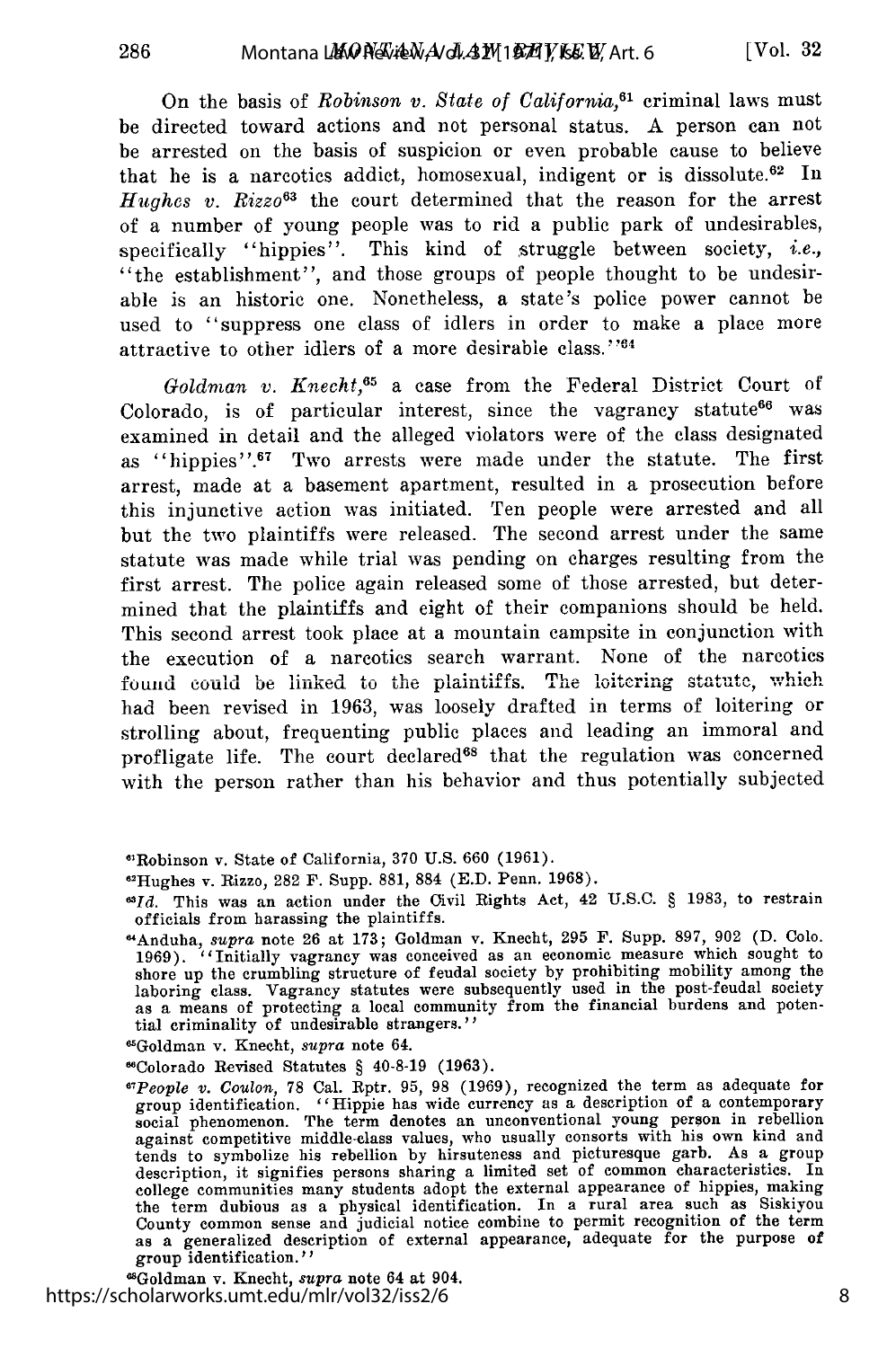every able-bodied citizen of Colorado to criminal penalty for doing inherently innocuous acts. Although the court thought this result unlikely, it held that this fact was indicative of the wide range of conditions that could be grounds for prosecution. Therefore, if the statute were to be enforced at all, the persons to be prosecuted would necessarily be selected arbitrarily at the whim of a policeman. "An enactment which is devoid of precise definition does not satisfy our basic notion that government must be by law and not by the whim of man."<sup>969</sup> The statute was found to be extremely broad and vague and was held in violation of the Fourteenth Amendment's guarantee of due process.<sup>70</sup>

In *Wheeler v. Goodman*,<sup>71</sup> a group of twelve "hippies" sought injunctive and declaratory relief under the Civil Rights Act of 1964 to prevent systematic harassment under the North Carolina vagrancy statute. 72 The statute was similar to the one in *Goldman v. Knecht, i.e,* no means of livelihood, idleness, no visible property, and a profligate lifestyle. The Charlotte police had arrested plaintiffs fifteen times in thirty-six days. On one occasion they had even entered the plaintiff's house on the premise that they had heard profane language. The plaintiffs, after being fingerprinted and photographed, were released under a "*nolle prosequi* with leave."<sup>73</sup> Citing *Baker v. Bindner*<sup>74</sup> as authority, the court struck down the statute, declaring it to be a catch-all and an infringement of the plaintiffs' constitutional rights. The court stated **:75**

Freedom to conform to community behavior patterns is not liberty, but state regimentation. There can never be total freedom of action for the individual, since behavior that is harmful to others cannot be permitted. But toleration of nonconformity is the test of a mature strong government. In the United States belief and noninjurious behavior are not punishable. A man is free to be a hippie, a Methodist, a Jew, a Black Panther, a Kiawanian, or even a Communist, so long as his conduct does not imperil others, or infringe upon their rights. In short, it is no crime to be a hippie.

*wId.* at **906.**

'The court also held that the statute denied equal protection. It is the only case found which reached that conclusion.

nWheeler v. Goodman, 306 F. Supp. 58 (D. N.C. 1969).

"'General Statutes of North Carolina § 14-336.

<sup>3</sup>Wheeler v. Goodman, *supra* note 71 at 60. This action is similar to that being advocated by the Montana Chamber of Commerce. However, such procedure is clearly not a proper exercise of power. In *Menard v. Mitchell*, Cir. 1970) it was said: "Many individuals have unjustly acquired arrest records **. . .** In the District of Columbia alone, literally thousands of persons were once arrested for 'investigation' and then released; but their records often remain. Dragnet arrests are at best matters of recent memory. Even worse are those occasions, far<br>more comman than we would like to think, where invocation of is used-often with no hope of ultimate conviction-as punitive sanction. Hippies **and** civil rights workers have been harassed and literally driven from their houses by repeated and unlawful arrests, often made under statutes unconstitutional on<br>their face. Innocent bystanders may be swept up in mass arrests made to clear the<br>streets either during a riot or during lawful political demo tional . **... 1**

"Baker v. Bindner, *supra* note 56. Specifically on the facts of this case the First, Fourth, Fifth and Fourteenth Amendment privileges were in issue.

Wheeler v. Goodman, *supra* note 71 at **62.**

Published by ScholarWorks at University of Montana, 1971

287

9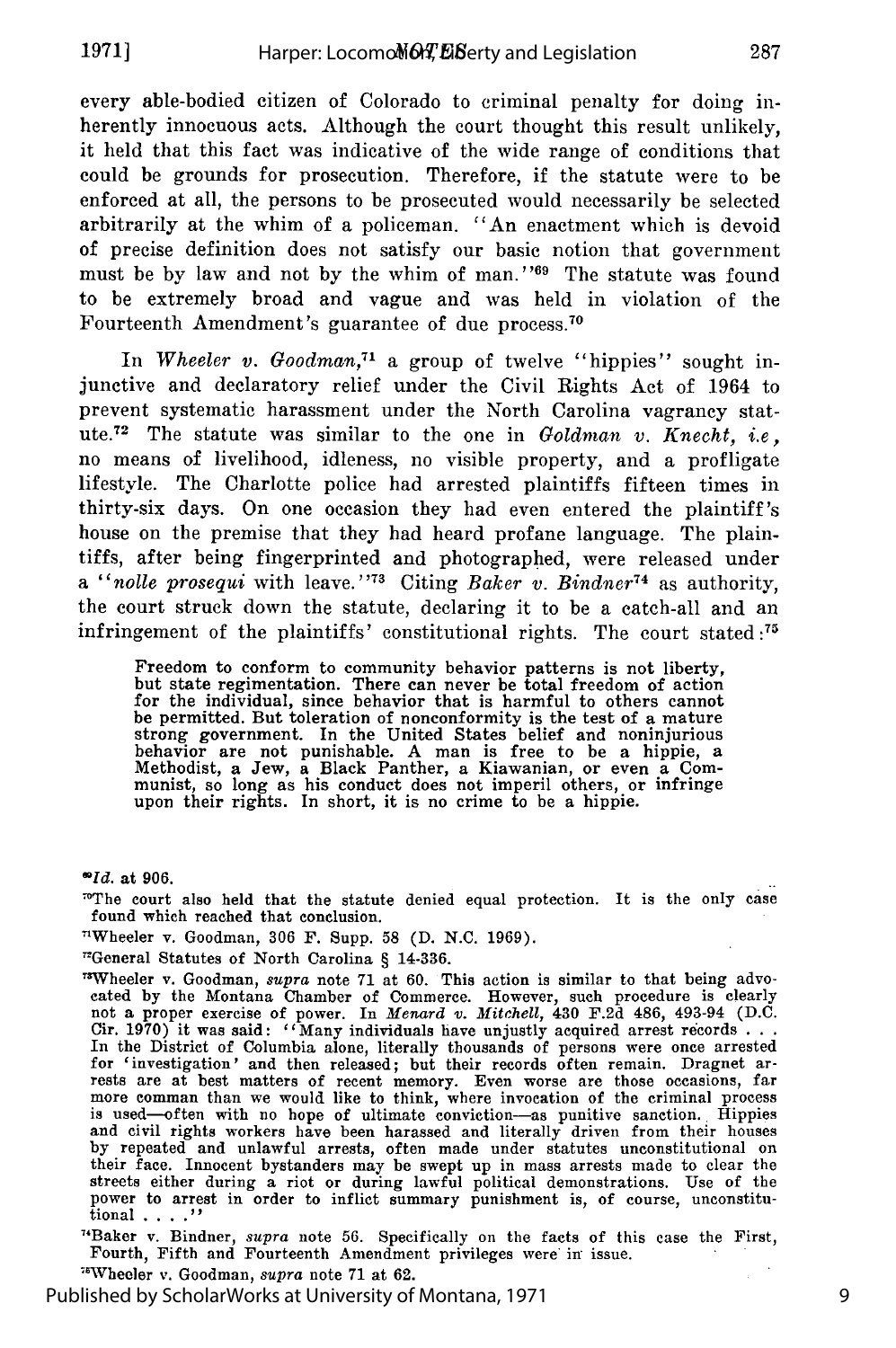The argument that the vagrancy statute can be used effectively as a deterrent to crime was argued in *Wheeler v. Goodman* just as it has been argued over the years. The court met that argument by saying that, just as certain liberties are not absolutes, neither is crime prevention an absolute value.<sup>76</sup>

Methods of prevention are constantly weighed against the personal liberties enshrined in the Constitution. Here the outrageous police action under color of the vagrancy statute is far too high a price to pay for crime prevention.'

The use of such a statute to arrest in order to harass or even inflict summary punishment is blatantly unconstitutional.<sup>78</sup>

The final case<sup>79</sup> that is to be reviewed herein brought the Salt Lake City vagrancy ordinance.80 into question. That ordinance is almost identical with the Montana vagrancy statute.<sup>81</sup> The plaintiff had been arrested for vagrancy and loitering and confined for twelve hours in the city jail. Several months later the complaint against him was simply dismissed. Since the plaintiff intended to remain in the city, he instituted an action to have the statute declared unconstitutional so he would not have to live in fear of it being applied to him again. The court held<sup>82</sup> that the statute would chill the liberty of lawful movement, presence, and physical status. It declared the following three sections to be unconstitutional **:s**

Salt Lake City Ordinance 32-1-6. Vagrancy defined.

**(1)** A vagrant is every person (except an Indian) without visible means of support who has the physical ability to work, and who does not seek employment, nor labor when employment is offered to him; or

**(3)** Every person who roams about from place to place without any lawful business; or

**(6)** Every person who wanders about the street at late or unusual hours of the night, without any visible or lawful business; **. . .**

The court refrained from passing on the other provisions of the ordinance.

It becomes clear then that, as the privileges that a citizen **of** these United States enjoys have become more clearly defined and understood, the doctrine of due process has required broader application. Although the freedom of locomotion is not absolute, it certainly is

*"'Id.* at **65.** *<sup>T</sup>*  $\pi_{Id.}$ *,'See* quoted material, *supra* note **73.** 9Decker **v.** Fillis, **306** F. Supp. **613 (D.** Utah **1969).** 0 8Salt Lake City Ordinance, § **32-1-6.** -R.C.M. 1947, § 94-35-248. 82Decker, *supra* note 79 at **617.** <sup>ss</sup>Id.

https://scholarworks.umt.edu/mlr/vol32/iss2/6

 $\sim$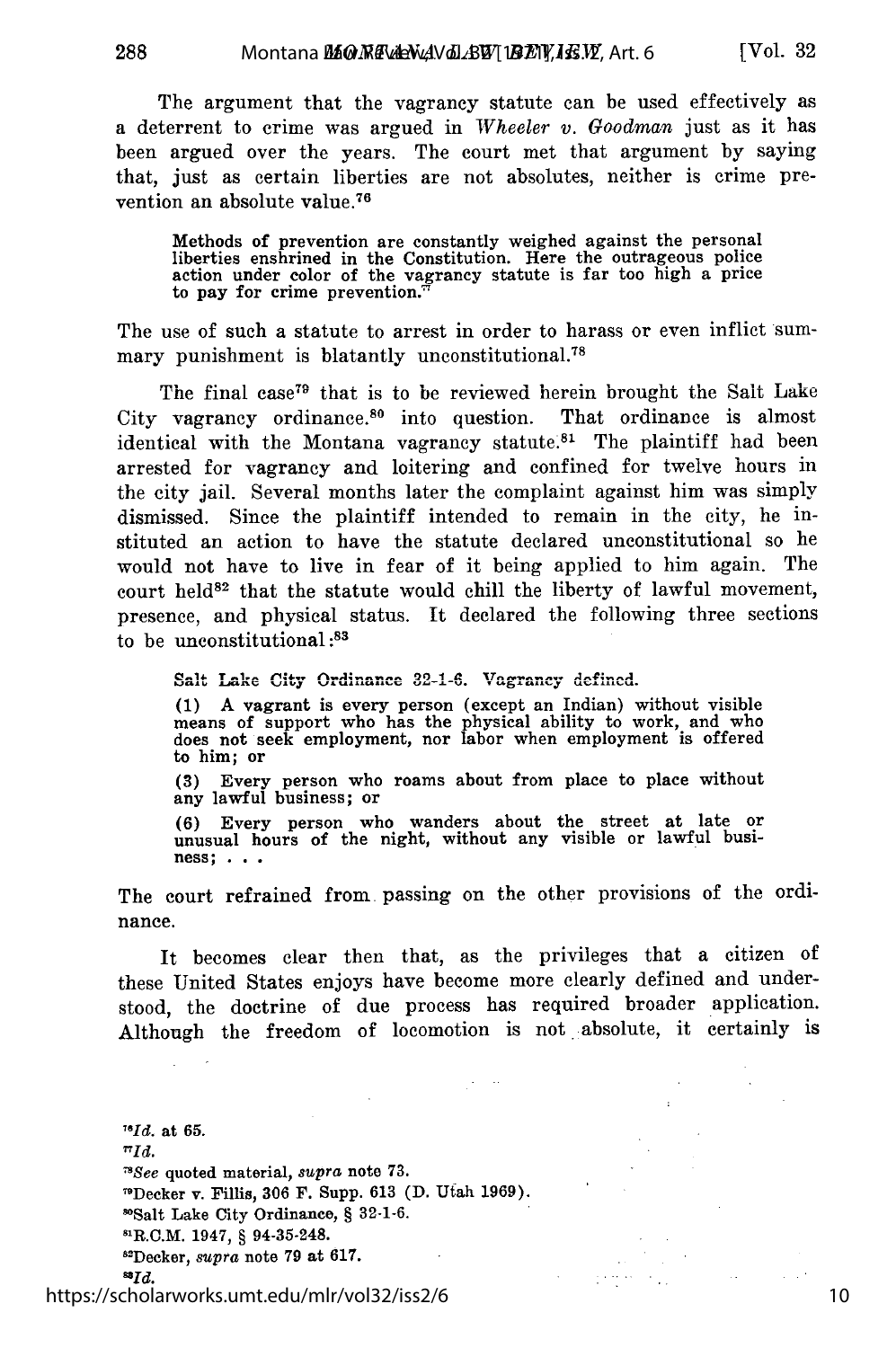**1971]**

fundamental; being fundamental it must receive appropriate protection.<sup>84</sup> This is not to say that the states no longer have the power to legislate to protect the interests of the majority of its citizens. $85$  However, such legislation must be drafted so as to protect the rights of the citizens as a whole, with an absolute minimal erosion of the rights of the citizen as an individual.<sup>86</sup>

## *LEGISLATION FOR THE SEVENTIES AND BEYOND*

The problems that a state undergoes as it prepares legislation in an area in which a fundamental liberty is involved are extensive. Laws based on bias, prejudice, moral convictions and religious beliefs, the motivating forces for much of the legislation declared unconstitutional in the last ten years, will no longer be tolerated.

The man who goes either by himself or with his family to a public place must expect to meet and mingle with all classes of people. He cannot ask, to suit his caprice or prejudice or social views, that this or that man shall be excluded because he does not wish to associate with them. He may draw his social line as closely as<br>he chooses at his home, or in other private places, but he cannot<br>in a public place carry the privacy of his home with him, or ask<br>that people not as good or g he appears.

Drafters must clearly define the objective which the statute is intended to attain. 88 The majority of the citizens of a state cannot legislate standards of moral conduct for its citizens unless the conduct to be prohibited is patently offensive to "reasonable thinking" citizens. It is clearly within the power of the state to prohibit public fornication, loud and abusive noises, insulting and provocative language, and obstruction of public passages.

Another of the bases for vagrancy statutes has been the concern that people in unusual places at unusual times are there for criminal purposes.<sup>89</sup> This fear has often been proved valid. Statutes properly drafted to control such objectionable conduct are valid. Assuming that

"Cox v. New Hampshire, *supra* note **53.**

*"See* quoted material, *supra* note 84.

Published by ScholarWorks at University of Montana, 1971

<sup>&</sup>quot;Fenster **v.** Leary, **282 N.Y.S.2d 739, 229 N.E.2d** 426, 428 **(1967).** Quoting Judge Fuld in an earlier case the court stated: "The police power is 'very broad and comprehensive' and in **its** exerice the conduct of an individual and the use of property may be regulated so as to interfere, to some extent, with the freedom of the one and the enjoyment of the other . . . . But, in order for an exercise of the police power to be valid, there must be 'some fair, just and reas and the promotion of the health, comfort, safety and welfare of society.

*<sup>6&</sup>quot;In re Gox,* 90 Cal. Rptr. 24, 474 P.2d 992, 1005 (1970) gives credit for this quote to the Michigan Supreme Court in *Ferguson v. Giles,* 82 Mich. 358, 46 N.W. **718** (1890).

<sup>&</sup>quot;This writer would discourage the mere copying of legislation from other states, particularly in areas in which fundamental liberties are involved. Statutes of other states will be examined *infra* for purposes of example and illustration of what type of statute may be permissible.

<sup>&#</sup>x27;Goldman v. Knecht, *supra* note 64 at 902. This law has been used since the 14th century to advance economic, social and moral objectives, prohibit mobility among serfs, and to protect communities from the financial burdens and potential criminality of undesirable strangers.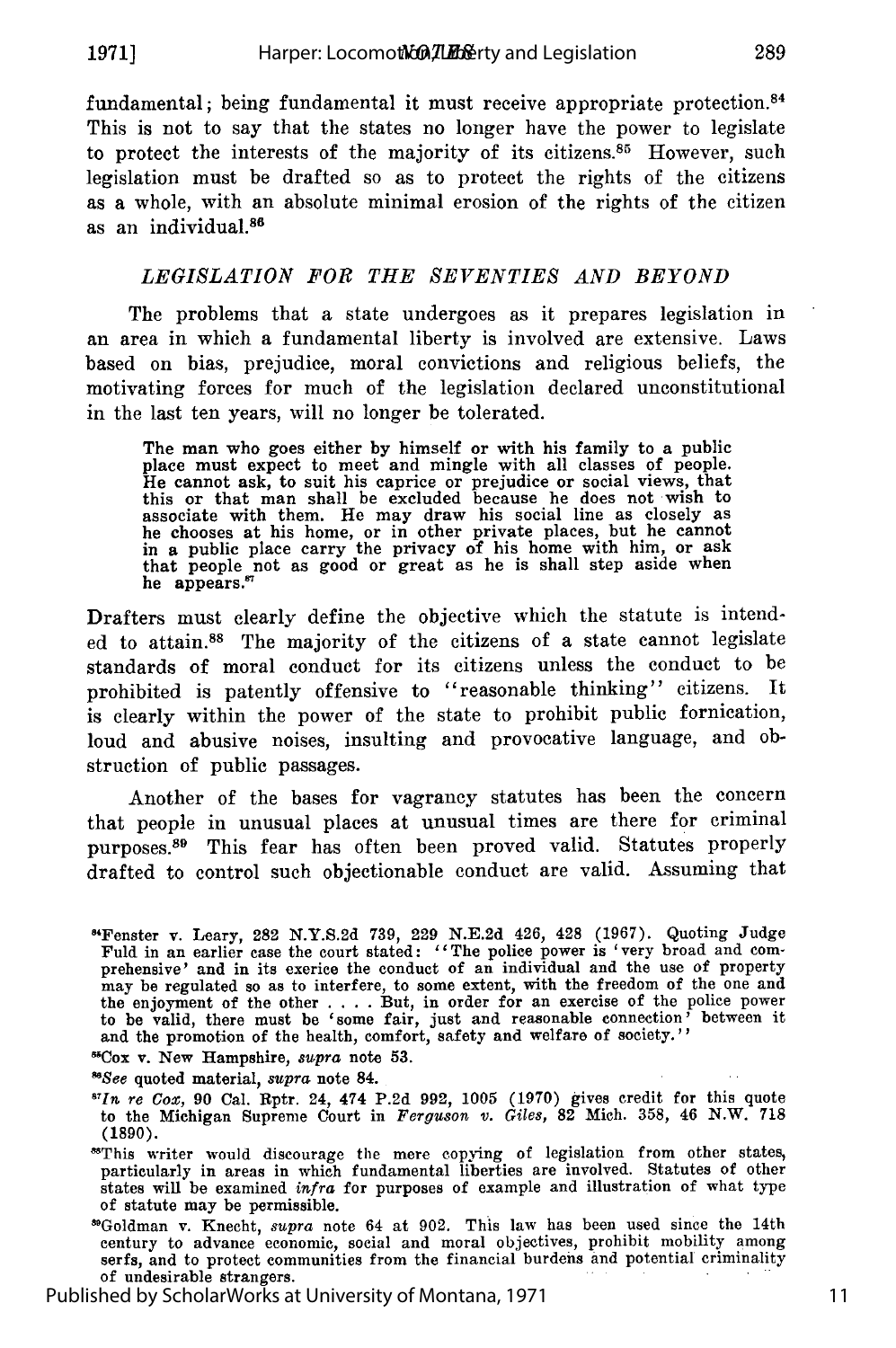the state desires to control public loitering to the extent that it is affecting or is about to affect the rights of other members of society, what kind of legislation is permissible?

One guide that is available, other than case law research, is the American Law Institute's Model Penal Code, Section 250.6.90 The Model Act sets forth two criteria that must be met before a person may be arrested for loitering. First, the time, place or manner in which the loitering occurs must be unusual for law-abiding citizens. Second, the circumstances under which the act occurs must be such as to warrant alarm for the safety of either persons or property in the vicinity. Should the actor flee upon sight of the officer, refuse to identify himself, or attempt to hide himself from the officer, such officer may consider these circumstances in determining whether alarm is justified. However, the person must be afforded an opportunity to dispel any alarm which the police officer has relied upon in making the arrest.

A New York court was faced with a statute based on a prior draft of this Model Penal Code in *People v. Beltrand.91* Subdivision 6, Section 240.35 of the New York Penal Law states **:92**

A person is guilty of loitering when he . . . Loiters, remains or wanders in or about a place without apparent reason and under circumstances which justify suspicion that he may be engaged or<br>about to engage in crime, and upon inquiry by a peace officer, re-<br>fuses to identify himself or fails to give a reasonably credible ac-<br>count of his conduct a

The court pointed out that there are two elements to the crime. Element number one, "loitering without apparent reason," was unconstitutional for the same reasons as the statute in *Anduha, i.e.,* the statute unreasonably interfered with a person's freedom of locomotion.<sup>93</sup> Element number two, "under circumstances which justify suspicion," was declared unconstitutional due to interference with a person's Fourth Amendment rights.<sup>94</sup> Loitering had not been limited<sup>95</sup> as suggested by the proposed Model Act "under circumstances that warrant alarm for the safety of persons or property in the vicinity."<sup>96</sup> A statute which "fails to distinguish between innocent conduct and action which is calculated to cause harm may not be sustained."<sup>97</sup> The substantial changes made in the final draft to the Model Penal Code as pointed out by the author's

*"Id.* at 280.

"Model Penal Code, *supra* note **90.**

'TPeople v. Bertrand, *supra* note 91 at **282.** https://scholarworks.umt.edu/mlr/vol32/iss2/6

 $\rightarrow$  2,  $\Box$ 

<sup>&#</sup>x27; 0American Law Institute, Model Penal Code Proposed Official Draft, May 4, 1962, § 250.6 Loitering or Prowling.

O'People v. Beltrand, 314 N.Y.S.2d 276, 63 Misc.2d 1041 (1970).

*<sup>93</sup>Id.*

*<sup>&</sup>quot;Id.* The requirement of probable cause, designed to protect Fourth Amendment freedoms, was not met by the term reasonable suspicion. In fact reasonable suspicion is the very antithesis of probable cause.

*<sup>&</sup>quot;5Id.*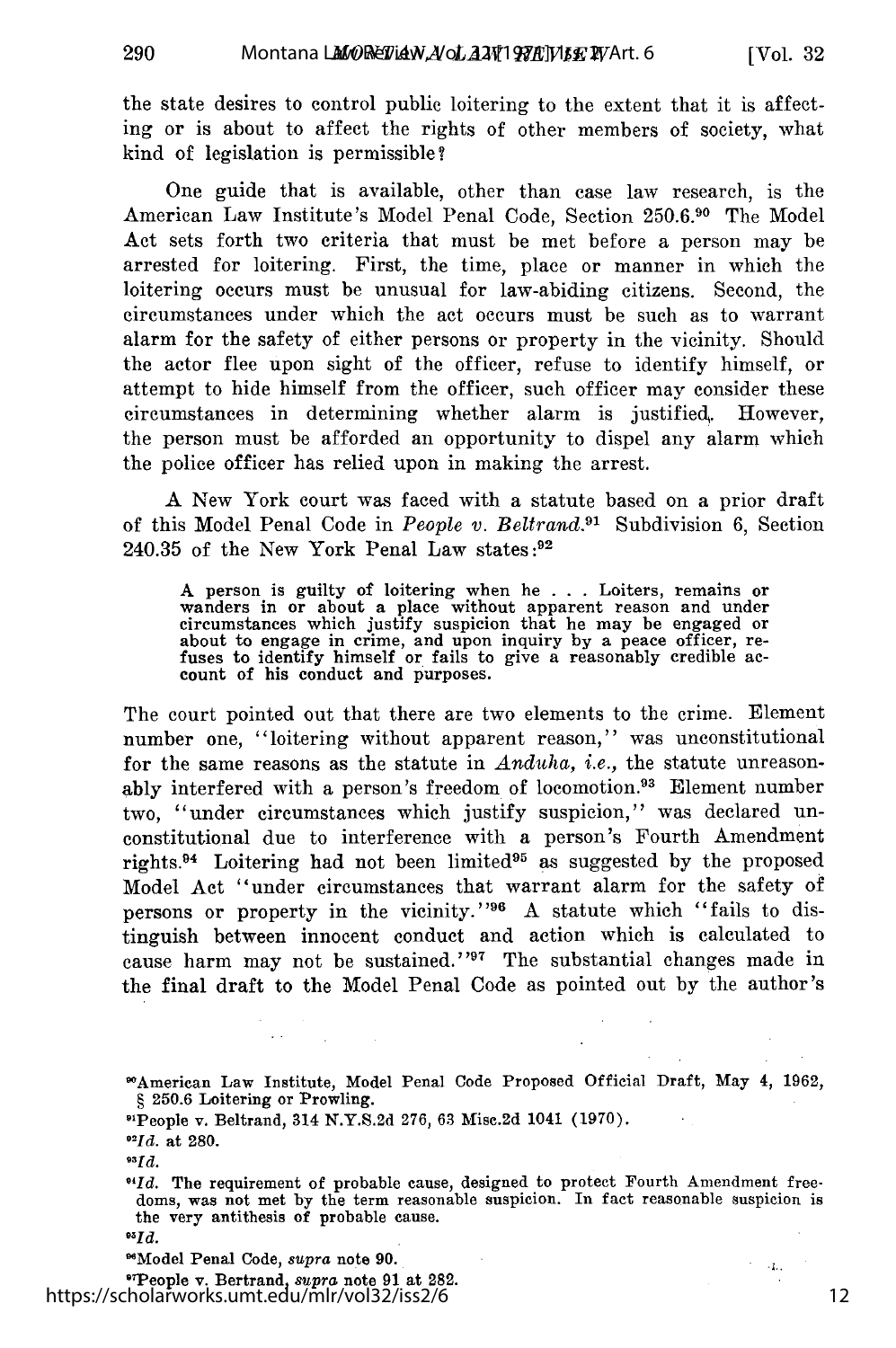comments to that Code persuaded the court that a contrary holding would be improper.

In one case,  $98$  a statute,  $99$  drafted in accordance with the suggestions of the Model Act, was reviewed and the court declared that statute to be valid. The plaintiff in *Camarco v. City of Orange*<sup>100</sup> pursued a declaratory judgment action to have the revised loitering ordinance declared unconstitutional. A prior action against Mr. Camarco under the former ordinance was dismissed because the statute failed to set forth norms and standards.101 The court found that loitering per se was not a crime under the Orange ordinance.<sup>102</sup> Only loitering as defined under Section 1 and being practiced so as to infringe on the individual rights of other citizens was prohibited.<sup>103</sup> Therefore, protected conduct could not be punished. The court also declared  $104$  that under Section 3 a policeman did not have unlimited discretion since he could not arrest until after the request to move on had been made; the critical difference is that no request to move on could be made without a showing that the loitering was being done in a manner which interfered with the privileges of another.

The Montana Criminal Law Commission has drafted a proposal<sup>105</sup> which includes a new section to replace the present Montana vagrancy

'Camarco v. City of Orange, **111 N.J.** Super. 400, 268 A.2d 354 **(1970).**

9Orange, **N.J.** City Ordinance **§,** An Ordinance to Prevent Loitering Within the City of Orange

Section 1. Definitions. As used in this Section.

(a) ''Loitering" shall mean remaining idle in essentially one location and shall include concepts of spending time idly, loafing or walking about aimlessly, and shall include the coloquial [sic] expression ''hanging around." (b) "Public place" [unavailable]

Section 2. Certain types of Loitering Prohibited. No person shall loiter in a public place in such manner as to:

(a) Create or cause to be created a danger of a breach of the peace.

(b)Create or cause to be created any disturbance or annoyance to the comfort and repose of any person. **(e)** Obstruct the free passage of pedestrians or vehicles.

(d) Obstruct, molest, or interfere with any person lawfully in any public place as defined in Section 1 (b). This paragraph shall include the making of unsolicited remarks of an offensive, disgusting or insulting nature or which are calculated to annoy or disturb the person to, or in whose hearing, they are made.

Section 3. Discretion of Police Officer.

Whenever any police officer shall, in the exercise of reasonable judgment, decide that the presence of any person in any public place is causing or is likely to cause any of the conditions enumerated in Section 2, he may, if he deems it necessary for the preservation of the public peace and safety, order that person to leave that place. Any person who shall refuse to leave after being ordered to do so by a police officer shall be guilty of a violation of this Section.

11°Camarco, *supra* note **98.**

*10LId.* at **355.** *1021d.* at 358.

*usId.*

 $^{104}Id.$ 

<sup>105</sup>Proposed Montana Criminal Code of 1970, § 94-8-105 Failure of Suspicious Persons to Cooperate

**(1)** Where a person appears in an unusual place or at an unusual hour, and under Published by ScholarWorks at University of Montana, 1971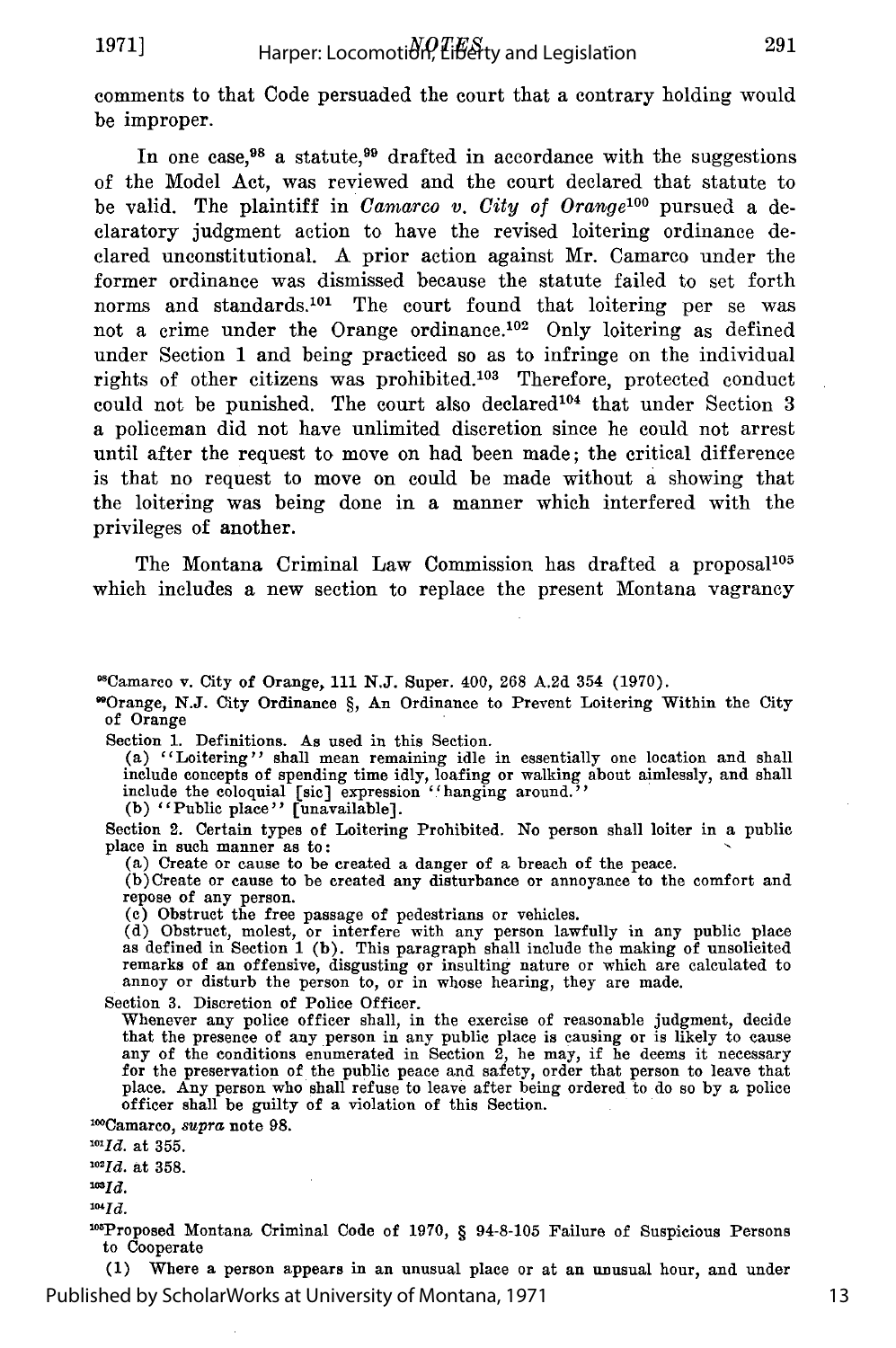statute. It conforms to the suggestions made by the American Law Institute's Model Code provision. Perhaps it goes even a few steps farther in insuring clarification, since it is not drafted in terms of loitering. Instead, it is drafted in terms of "unusual place" and "unusual hour" under circumstances creating a "reasonable suspicion" that the actor "has committed or is about to commit an offense." This critical language would appear to meet the criteria of probable cause to arrest dictated by the Fourth Amendment.<sup>106</sup> At the same time it appears to be narrowly drafted and should withstand attacks based on either vagueness or overbreadth. It certainly could not be successfully argued that any citizen could be arrested at high noon on the main street of his city under such a statute. Nor could it be argued that the average citizen is not made aware of the criteria that constitute the offense. The English language is capable of explicit drafting, but laws cannot be so specifically drafted that they are inapplicable in a variety of circumstances. "Unusual place" and "unusual hour" are arguably as narrow as necessary to preserve fundamental liberties, yet as broad as necessary to insure application to differing circumstances. The hands of the police officer are not tied by the language "under circumstances creating a reasonable suspicion that he has committed or is about to commit an offense." However, a great deal of discretion has been denied that officer. The potentiality for treatment because of bias has been restricted, but the motivating purpose, preservation of peace and order and preservation of life and property, is still capable of accomplishment.

## *CONCLUSION*

In the Fifties and Sixties a number of problems similar to the loitering and vagrancy situation discussed herein were encountered by our society. These problems need not have arisen. But it is always easier to learn from review than it is to observe the day-to-day changes. This note has attempted to demonstrate by review that the present loitering and vagrancy statutes and ordinances are not permissible state regulations.

https://scholarworks.umt.edu/mlr/vol32/iss2/6

circumstances creating a reasonable suspicion that he has committed or is about to commit an offense, a peace officer may after identifying himself, order the person to identify himself and explain his suspicious activity. A person commits the offense of failure to cooperate if he refuses or knowingly fails to obey such an order.

<sup>(2)</sup> A person convicted of the offense of failure to cooperate shall be fined not to exceed fifty dollars (\$50) or be imprisoned in the county jail for a term not to exceed five (5) days, or both.

<sup>(3)</sup> It shall be a defense if a person's refusal to obey such an order proves justified. Drafters' Comment: This section replaces R.C.M. 94-35-248, Vagrancy. The main intent of the section is to provide a legitimate means of removing persons from any place where they might be found under suspicious circumstances. The failure of the peace officer, especially one without a uniform, to properly identify himself to a person falling under this provision, is an example of a probable justified refusal under subsection (3).

<sup>&</sup>lt;sup>106</sup>In *Beltrand, supra* note 91, one of the infirmities of the statute was that it used the word "suspicion" without qualification. Arguably, reasonable suspicion and probable cause mean the same thing. However, it would remove a potential attack on the statute if it were changed to "probable cause to believe able suspicion."